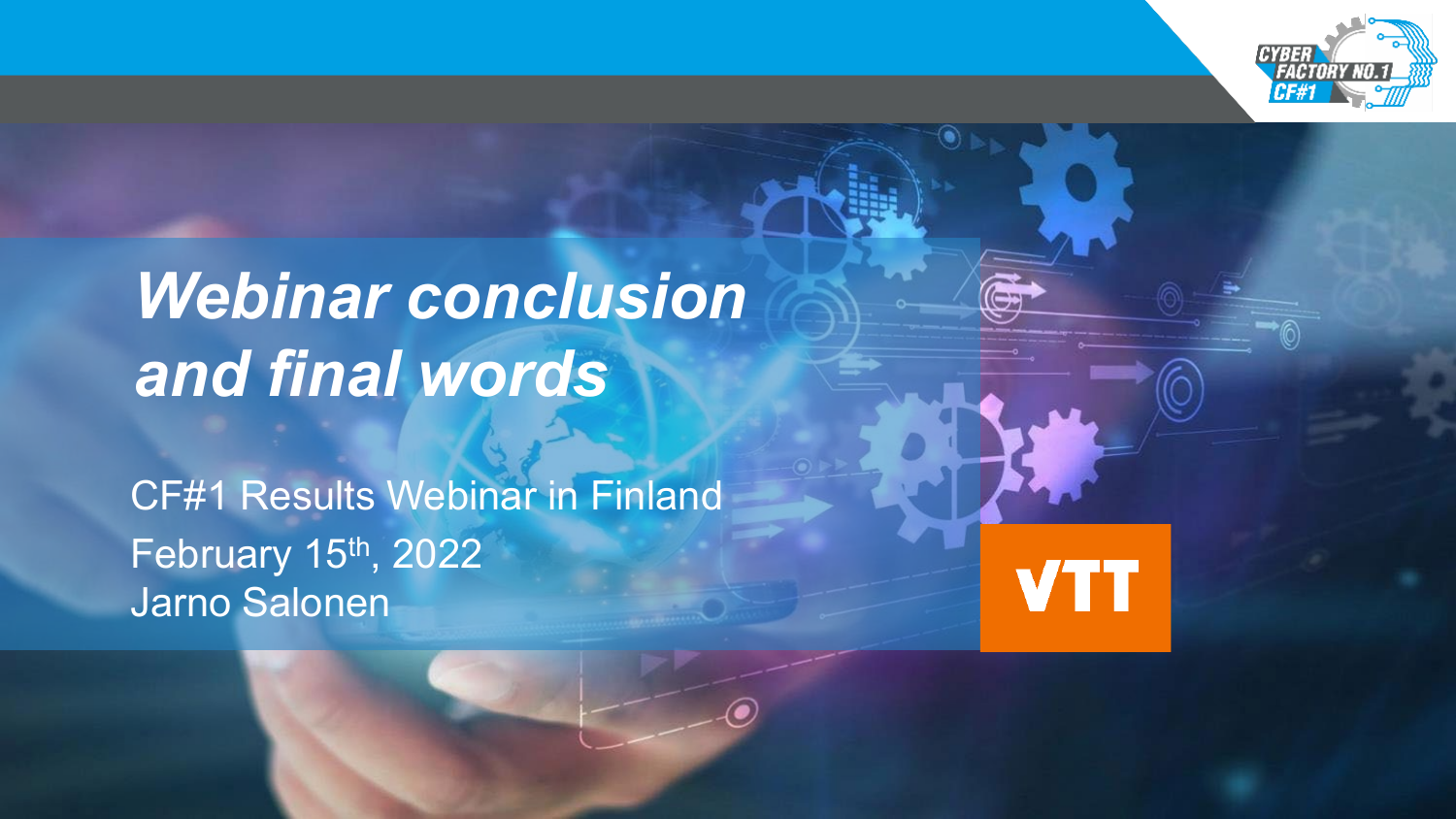#### *CyberFactory#1 Overview*



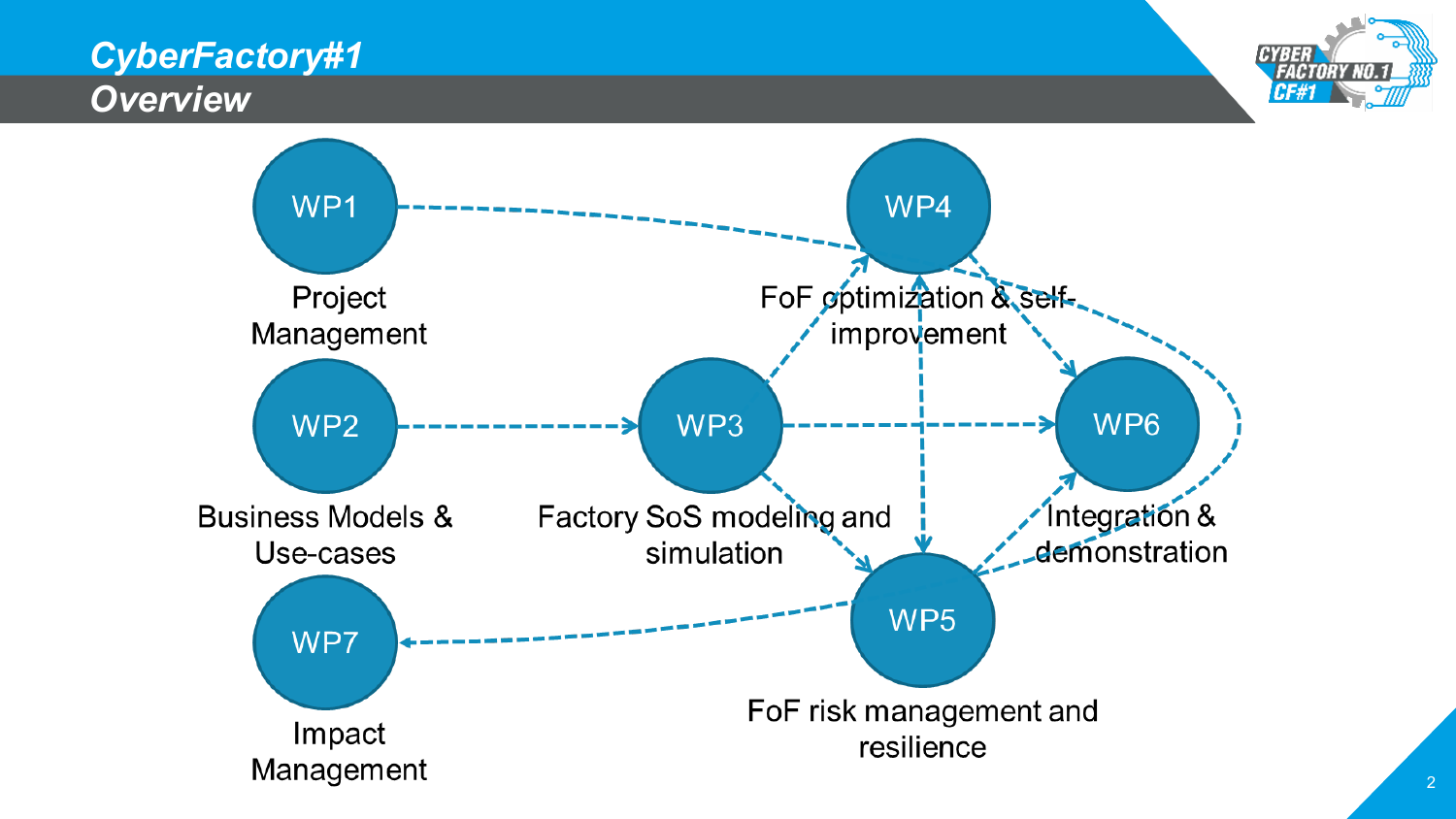

### Key (technical) achievements by the Finnish consortium

- Development of a novel cheese platform to ensure correct capacity size and optimal performance by making use of collected data
- Improved quality assurance and monitoring capabilities for complex networks.
- IAM models in factory environments
- Improved anomaly detection (and optimization) by using AI
- Development of digital twin models for developing FoF cybersecurity
- FoF Cyber resilience architecture and its practical implementation in both the digital twin and simulation environments
	- Implementation of modern data-lake architecture in the manufacturing and delivery processes
	- Simulation of different attack scenarios and cyber resilience actions
	- Capability to scale-up delivery volumes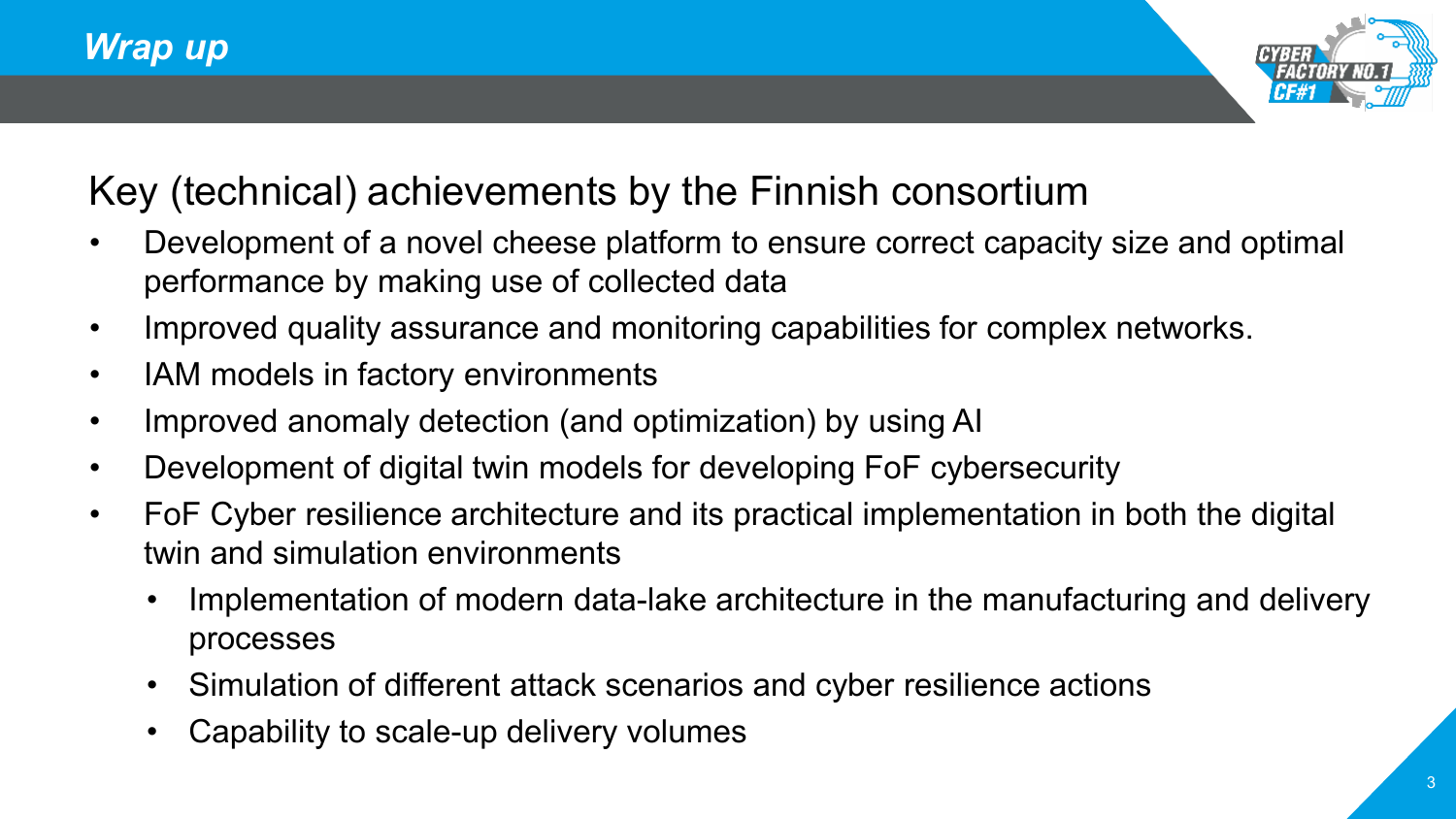



## **Other**

- Public presentations
- Scientific and other articles
- International collaboration, sales opportunities
- Transformation from telecommunications to operational technology (OT)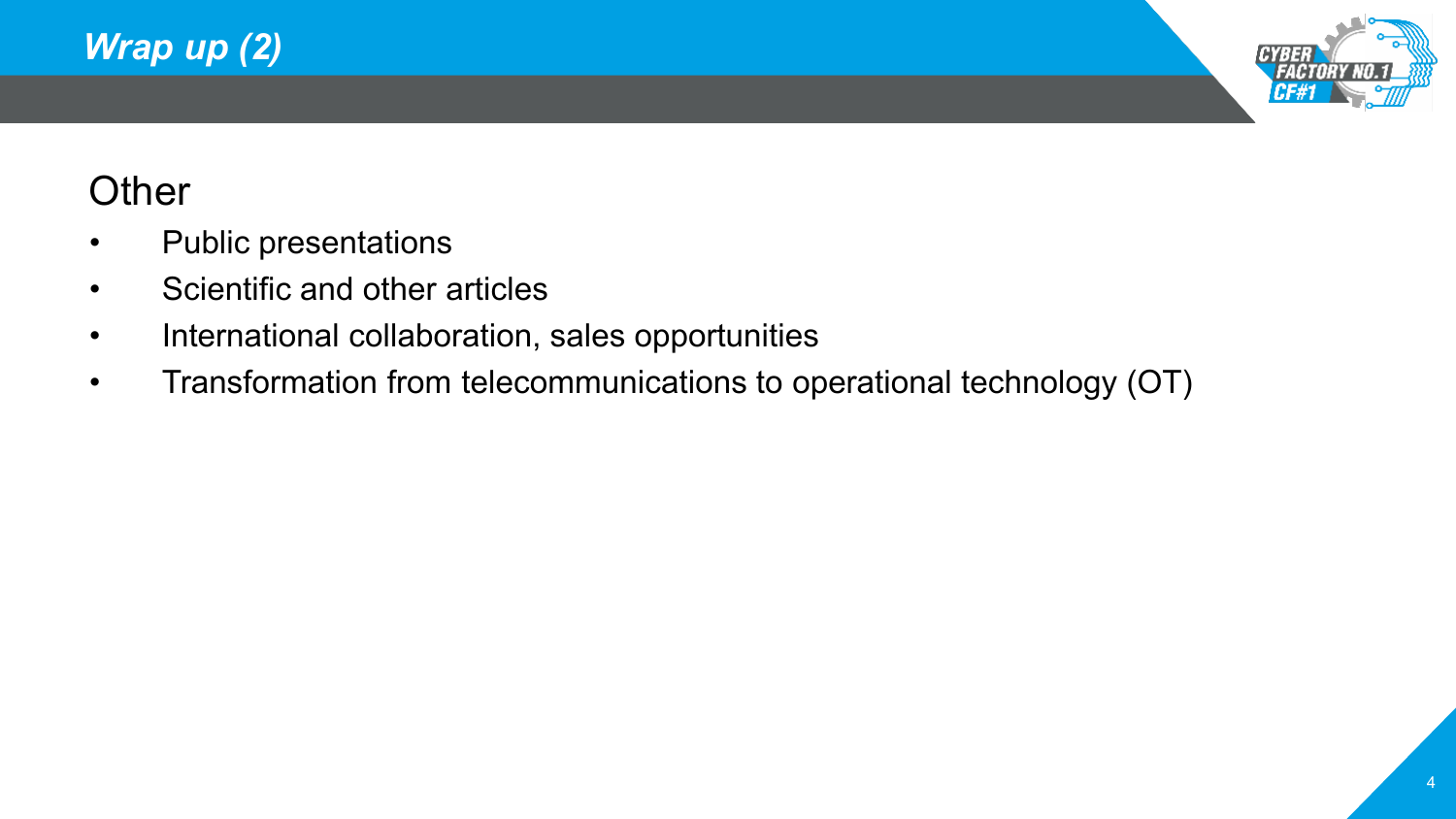